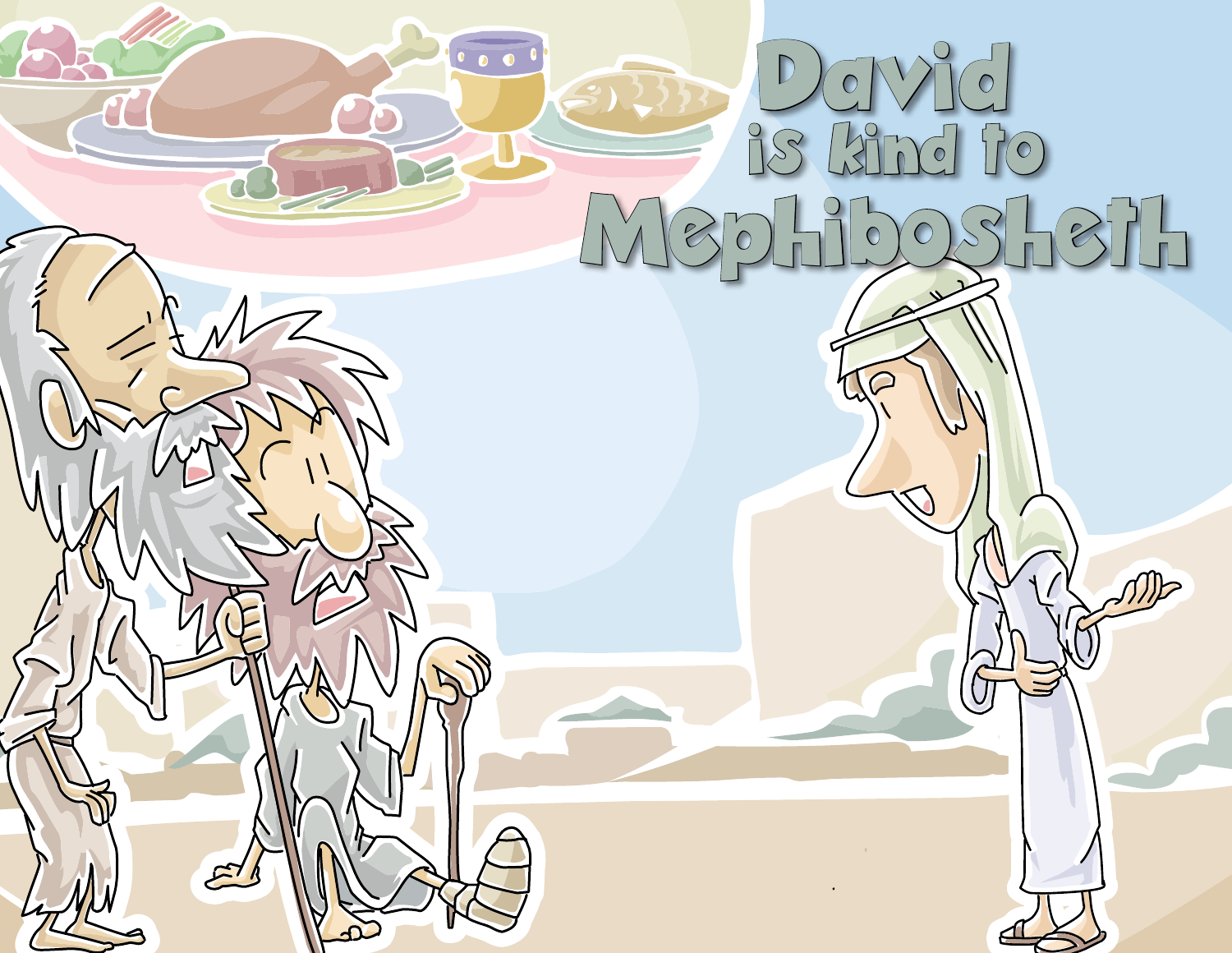# Colour me!





# 2 Samuel 9

#### After Saul and his son Jonathan (David's best friend) died during a war, David became king of Israel.

One day, David thought, "I wonder if any of Saul's family are still alive. If they are, I will be kind to them, because I made a promise to Jonathan." David called in Ziba, one of the servants of Saul's family. David said, "So you are Ziba." "Yes, Your Majesty, I am."

David asked, "Are any of Saul's family still alive? If there are, I want to be kind to them." Ziba answered, "One of Jonathan's sons is still alive, but he can't walk." "Where is he?" David asked. Ziba replied, "He lives in Lo-Debar with Machir the son of Ammiel." David sent some servants to bring Jonathan's son from Lo-Debar. His name was Mephibosheth, and he was the grandson of Saul. He came to David and knelt down. David asked, "Are you Mephibosheth?" "Yes, I am, Your Majesty."

David said, "Don't be afraid. I'll be kind to you because Jonathan was your father. I'm going to give you back the land that belonged to your grandfather Saul. Besides that, you will always eat with me at my table." Mephibosheth knelt down again and said, "Why should you care about me? I'm worth no more than a dead dog."

David called in Ziba, Saul's chief servant, and told him, "Since Mephibosheth is Saul's grandson, I've given him back everything that belonged to your master Saul and his family. You and your fifteen sons and twenty servants will work for Mephibosheth. You will farm his land and bring in his crops, so that Saul's family and servants will have food. But Mephibosheth will always eat with me at my table." Ziba replied, "Your Majesty, I will do exactly what you tell me to do." So Ziba's family and servants worked for Mephibosheth.

Mephibosheth was lame, but he lived in Jerusalem and ate at David's table, just like one of David's own sons. And he had a young son of his own, named Mica.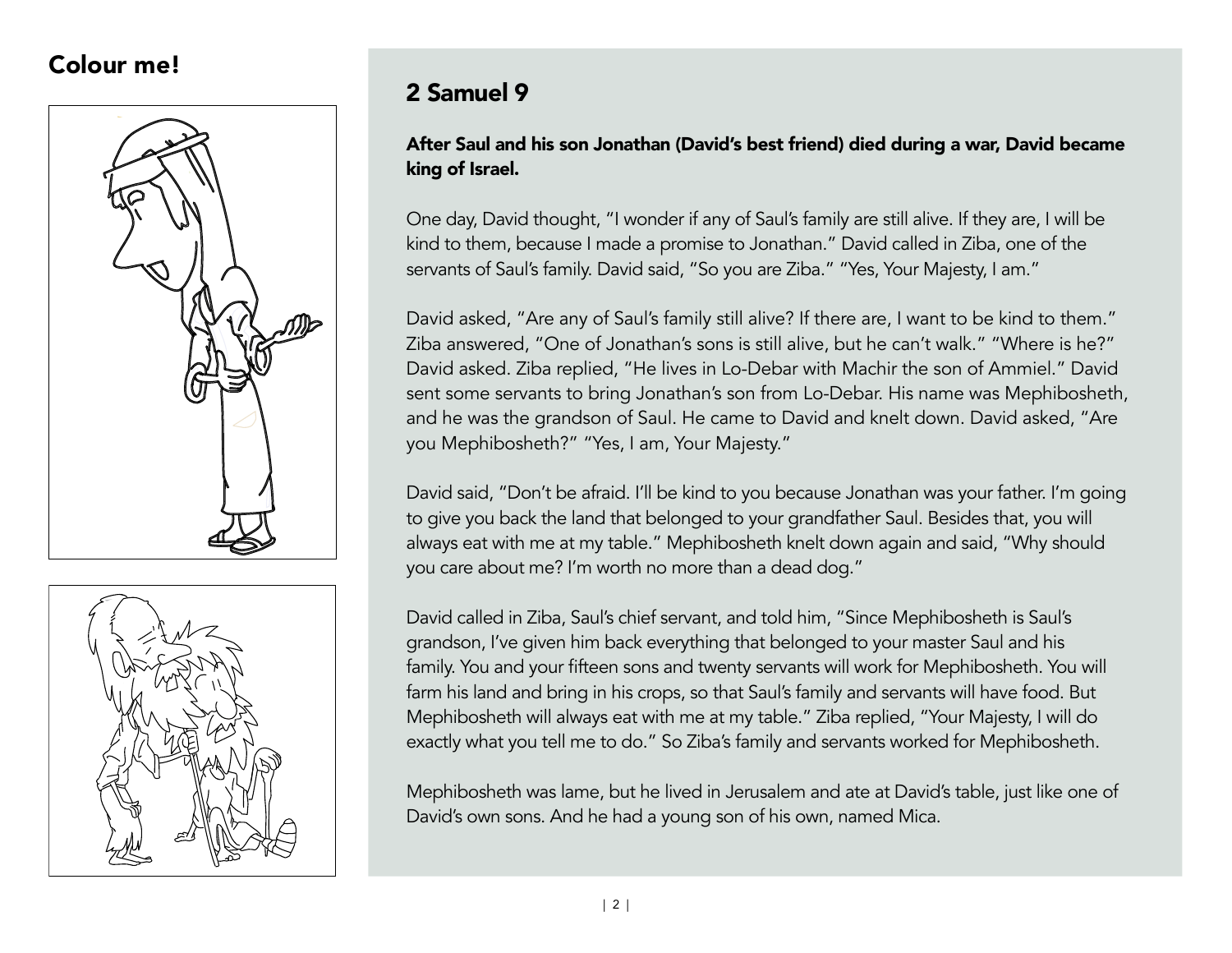#### **Commentary**

Before he became king, David had been best friends with Jonathan, King Saul's son. It had broken his heart when he learned that Jonathan had been killed in battle along with his father. As friends, they had promised to look after each other whatever happened, so now that David was king he made good that promise by seeking out any surviving members of Jonathan's family.

Mephibosheth was Jonathan's son, disabled from the time when his nurse had dropped him on hearing the news of Jonathan's death. In those days, people didn't bother much with those who were disabled and couldn't earn a living, so David's kindness was a cultural surprise as well as an act of compassion by a family friend. David's actions on behalf of this disabled man are an example of the way things are in the kingdom of God, where all are welcome and all are valuable.

**Questions** 

 What do you think Mephibosheth thought about David, who had once been hated by his grandfather Saul? Might he perhaps have dreaded meeting David?

 What prompted David to make good his promise to Jonathan?

 $\triangleright$  Do you know anybody who is differently able? What sort of help do they need and in what ways can they help you?

 What difference did David's kindness make in Mephibosheth's life?

▶ What might Mephibosheth have done for David in return?

Bible text taken from Contemporary English Version. Anglicised edition copyright © British and Foreign Bible Society 1997, 2012. Reproduced with permission from The Bible Reading Fellowship (BRF). Taken from The Barnabas Family Bible © Martyn Payne and Jane Butcher 2014.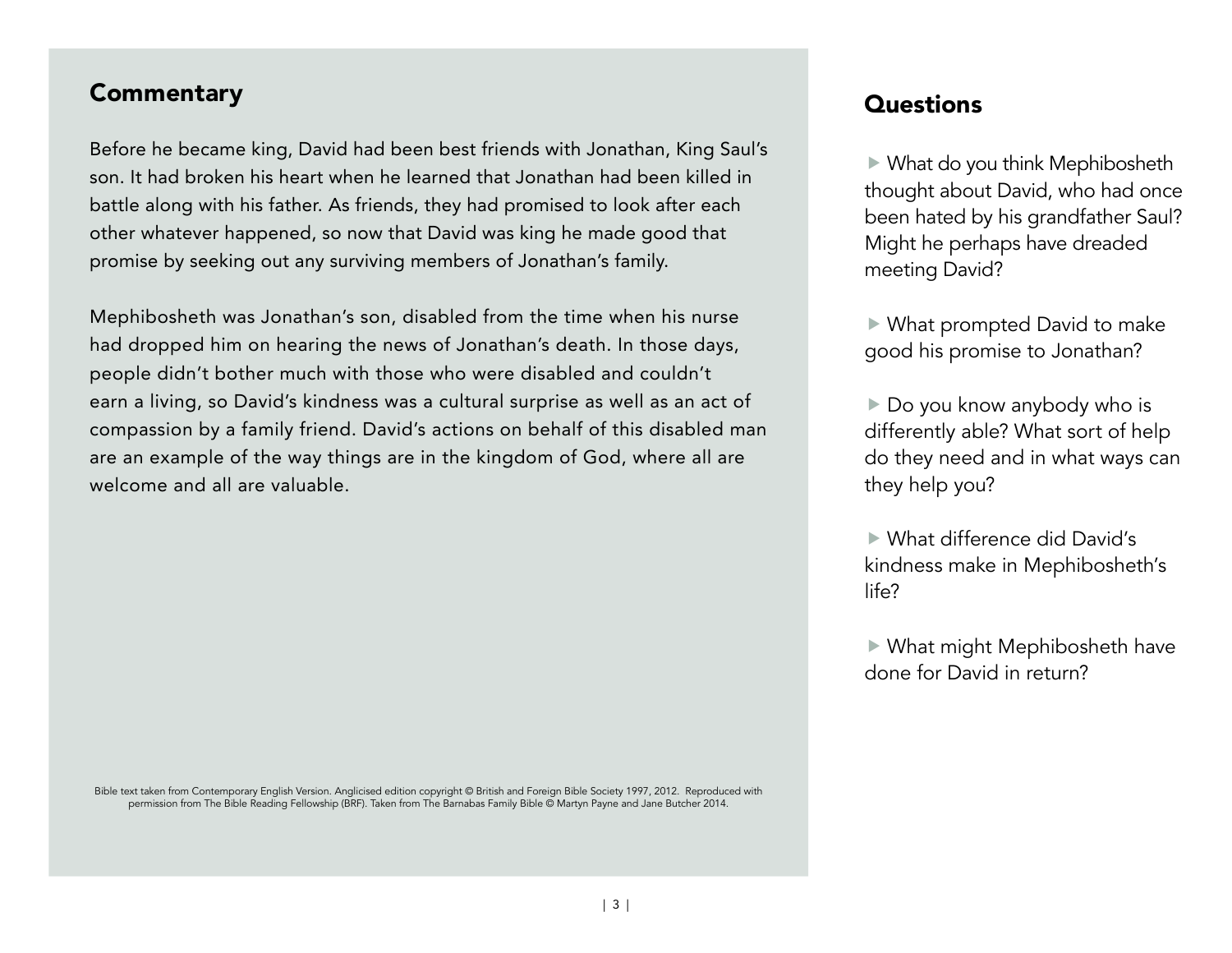

## Visual aid

Use a pair of crutches – either real ones, if there are any around the house, or use a couple of brooms – to experience what it's like to have to get around when one foot can't touch the ground.



## Activity idea

Talk about what it must be like to have a disability, such as not being able to walk, to use your hands, to see or to hear. Maybe you know someone you could talk to about this, or perhaps there's someone in the family who could share what it's like. Challenge each other to navigate around the room blindfolded, or to work out what people are saying when your ears are blocked, or to be carried when you want to move about, or to be helped to eat because you can't use your hands. Be sensitive, as this is an everyday experience for many people. What do you think is the best way to show concern for those who face challenges like these?



## Prayer idea

Losing the use of a limb can often make people more grateful for the other abilities and senses that God has given them. Touch or wave different parts of your body in turn and thank God that you can see… hear… smell… taste… touch… walk. Then wave and move your whole body in one great shake of praise to God.

# Key verse

"I will be kind… because I made a promise." (2 Samuel 9:1).

# New Testament story link

Acts 3:1-10: Peter and John show kindness to a man who is lame.